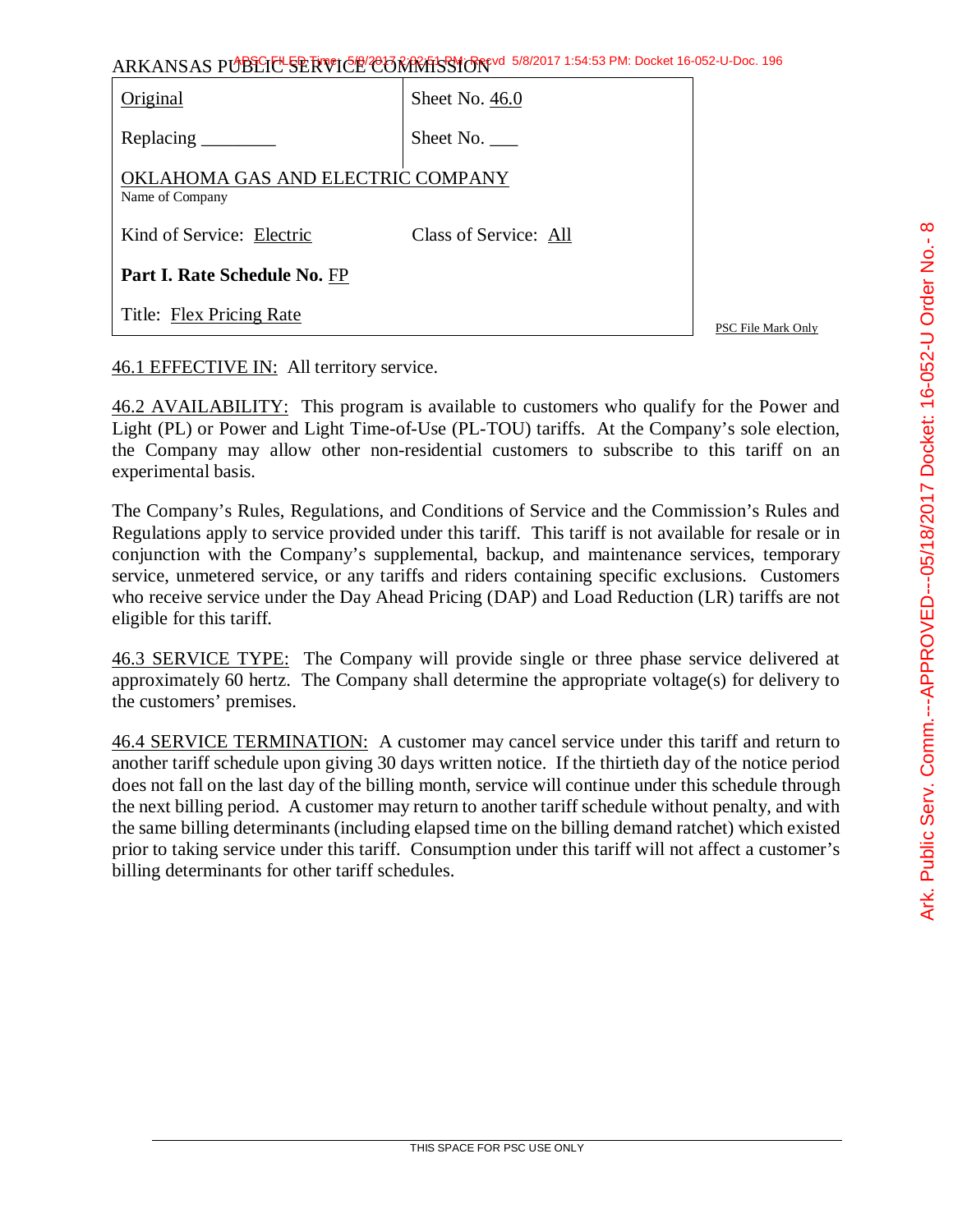| Original                                                                                        | Sheet No. 46.1        |  |
|-------------------------------------------------------------------------------------------------|-----------------------|--|
| Replacing $\frac{1}{\sqrt{1-\frac{1}{2}}\sqrt{1-\frac{1}{2}}\left\vert \frac{1}{2}\right\vert}$ | Sheet No. $\_\_$      |  |
| OKLAHOMA GAS AND ELECTRIC COMPANY<br>Name of Company                                            |                       |  |
| Kind of Service: Electric                                                                       | Class of Service: All |  |
| Part I. Rate Schedule No. FP                                                                    |                       |  |
| Title: Flex Pricing Rate                                                                        |                       |  |

PSC File Mark Only

If a customer terminates service under this tariff, the customer will not be eligible to receive service under this tariff until the start of the next season, as defined in the Definition of Seasons and TOU Periods section, after the request for termination.

46.5 FLEX PRICE**:** The FP provides customers the opportunity to choose on a seasonal basis between their current standard tariff and FP. Customers, who elect to participate in the FP summer season, as defined in the Definition of Season and TOU Periods section, must notify the Company no later than 45 days before the start of the summer season. The Company will then provide Seasonal Customer Base Line (SCBL) information as defined in the Seasonal Customer Base Line Section. The customer will continue on the FP program for the subsequent season unless they notify the Company prior to the start of the subsequent season. If the customer elects to discontinue participation in the FP program for the next season, the customer will be placed on their prior standard tariff.

The customer's bill under this tariff will consist of two parts: (1) the Standard Bill component and (2) the FP component. The Standard Bill component will be determined by multiplying the SCBL billing determinants by the customer's standard tariff rate(s). The FP component will be the sum over all time-of-use periods of the difference between each hour's actual kilowatt-hour use and the SCBL kilowatt-hour use multiplied by the respective FP.

46.6 PRICE NOTICE: By a method specified by the Company and by 6:00 p. m. (local time) each day, the Company will make available to FP customers the FP Prices as defined in the FP Pricing Section which shall be effective for the twenty-four hour period from 11:00 p.m. on the current day until 11:00 p.m. the following day. The customer will be responsible for obtaining the necessary equipment to receive FP prices. Except during high-risk-outage periods, the Company may make prices available for Saturday through Monday on the previous Friday. More than dayahead pricing may also be used for the following holidays: New Years Day, Martin Luther King Day, Presidents Day, Memorial Day, Independence Day, Labor Day, Veterans' Day, Thanksgiving (Thursday and Friday), and Christmas (including Christmas Eve Day).

Under high-outage-risk circumstances, the Company may not be able to project prices more than one day in advance, and the Company reserves the right to update prices on a one-day-ahead basis.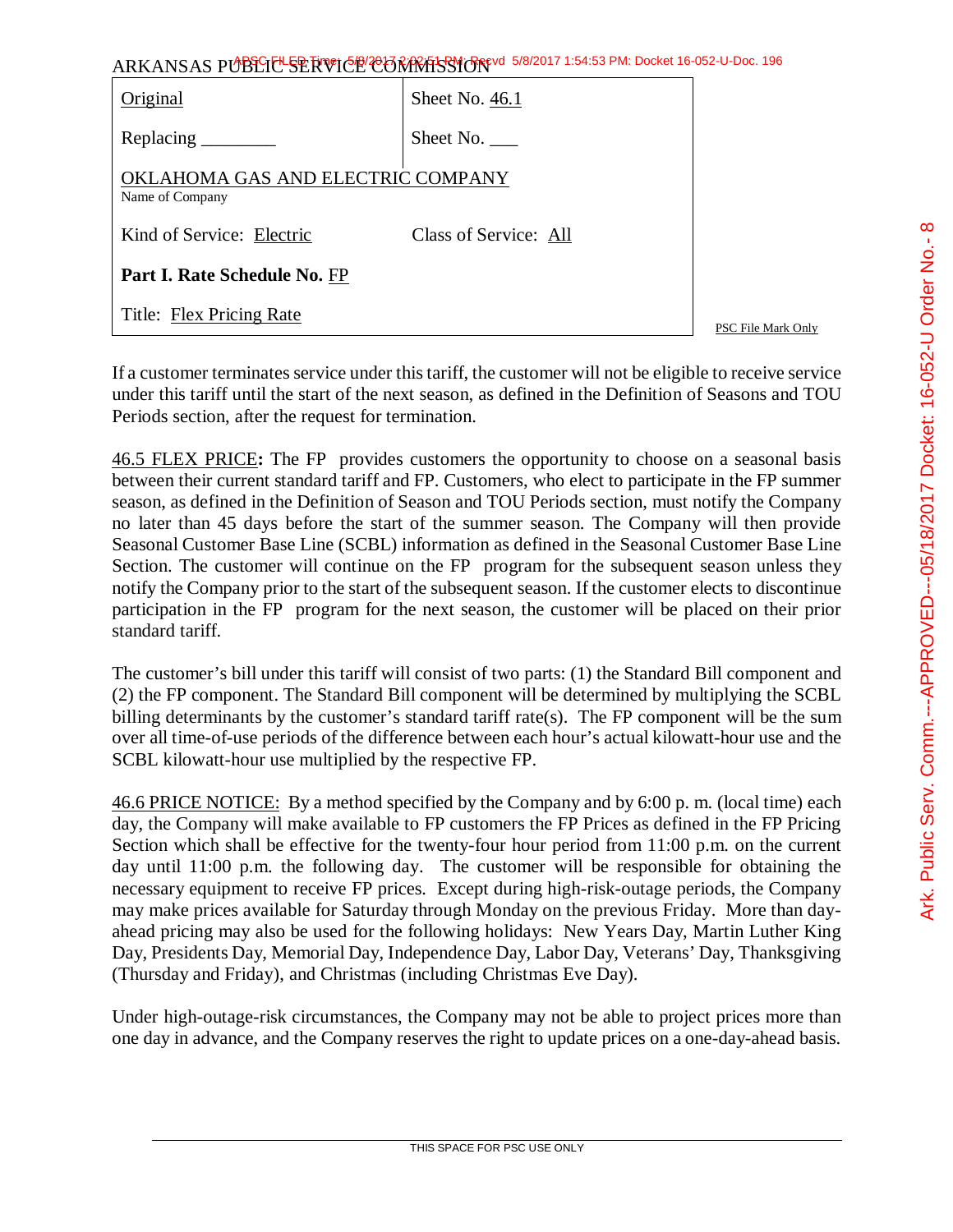| Original                                            | Sheet No. 46.2        |
|-----------------------------------------------------|-----------------------|
| Replacing $\qquad$                                  | Sheet No.             |
| KLAHOMA GAS AND ELECTRIC COMPANY<br>Name of Company |                       |
| Kind of Service: Electric                           | Class of Service: All |
| Part I. Rate Schedule No. FP                        |                       |
| Title: Flex Pricing Rate                            |                       |

PSC File Mark Only

If, on certain occasions, a customer is unable to receive the FP prices in the manner specified by the Company, the customer shall inform the Company so that prices may be provided. In the event that the Company is unable to post prices by 7:00 p.m. (local time), the previous day's prices shall apply.

46.7 PRICE REDUCTION SUBSEQUENT TO PRICE NOTIFICATION: Subsequent to providing time-of-use period prices by 6:00 p.m. of the day before the prices are effective, the Company may decrease its FP prices. The Company shall notify customers of such change in prices as soon as is practicable.

## 46.8 DEFINITION OF SEASONS AND TIME-OF-USE PERIODS:

Seasonal periods:

| Summer Season: | The five OG&E revenue months of June through October   |
|----------------|--------------------------------------------------------|
| Winter Season: | The seven OG&E revenue months of November through May. |

Time of Use periods:

Time-of-Use period 1\* - the 4 hour period ending 3am

Time-of-Use period 2 - the 4 hour period ending 7am

Time-of-Use period 3 - the 4 hour period ending 11am

Time-of-Use period 4 - the 4 hour period ending 3pm

Time-of-Use period 5 - the 4 hour period ending 7pm

Time-of-Use period 6 - the 4 hour period ending 11pm

\*The transition between daylight and standard time will affect this period.

 $\infty$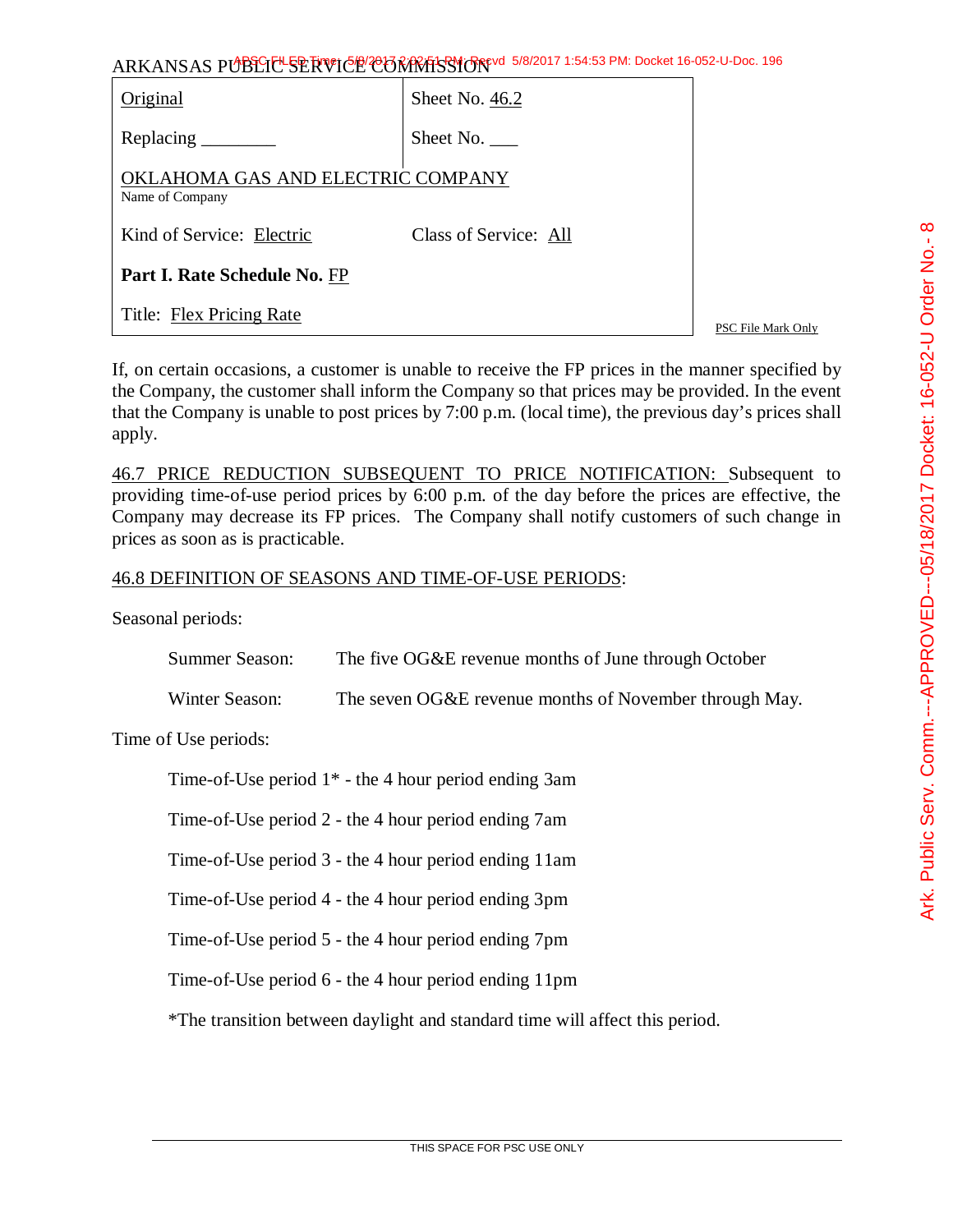| Original                                             | Sheet No. 46.3        |
|------------------------------------------------------|-----------------------|
| Replacing                                            | Sheet No. $\_\_$      |
| OKLAHOMA GAS AND ELECTRIC COMPANY<br>Name of Company |                       |
| Kind of Service: Electric                            | Class of Service: All |
| Part I. Rate Schedule No. FP                         |                       |
| Title: Flex Pricing Rate                             |                       |

46.9 SEASONAL CUSTOMER BASE LINE (SCBL): The customer must have 12 consecutive months of service from which the SCBL can be developed. For existing customers, the SCBL shall be 12 consecutive months of customer-specific, historical, hourly load information adjusted for calendar day-type matching and other special circumstances that may have affected the customer's usage pattern.

The SCBL will convert the seasonal monthly hourly loads to an average weekday and weekend daily load broken in to six four hour time-of-use periods, one SCBL for the weekday and one SCBL for the weekend day for all months in the season. This means that the daily weekday load pattern will be the same for all weekdays of a given month and each weekend load pattern will be the same for all weekend days of a given month. For definitions of the Seasons and time-of-use periods see the Definition of Seasons and Time-of-Use Periods section.

At the Company's sole discretion, customers may be permitted to aggregate multiple accounts, under the same ownership, and the same rate, into a single SCBL. The SCBL includes a table reflecting the summation of the individual account billing demands by month. Where block rates apply, the blocks of the rate shall be multiplied by the number of accounts included in the aggregated SCBL.

While a customer is taking service under this tariff, the Company may adjust the SCBL to reflect permanent substantiated changes in operating conditions. These conditions include, but are not limited to: (1) Permanent reductions in the customer's usage due operational changes, (2) Reductions due to demand-side management investment at the customer facility, (3) Additions or upgrades to the transmission and/or distribution facilities required to serve the customer's load, or (4) other conditions that affect the Company's cost of providing service to the customer.

46.10 FLEX PRICE PRICING: The prices for FP will be developed by taking the daily prices used with the Company's Day-Ahead Pricing (DAP) program and convert them into six average timeof-use period prices daily. Prices will be provided by 6:00 p.m. the day before.

PSC File Mark Only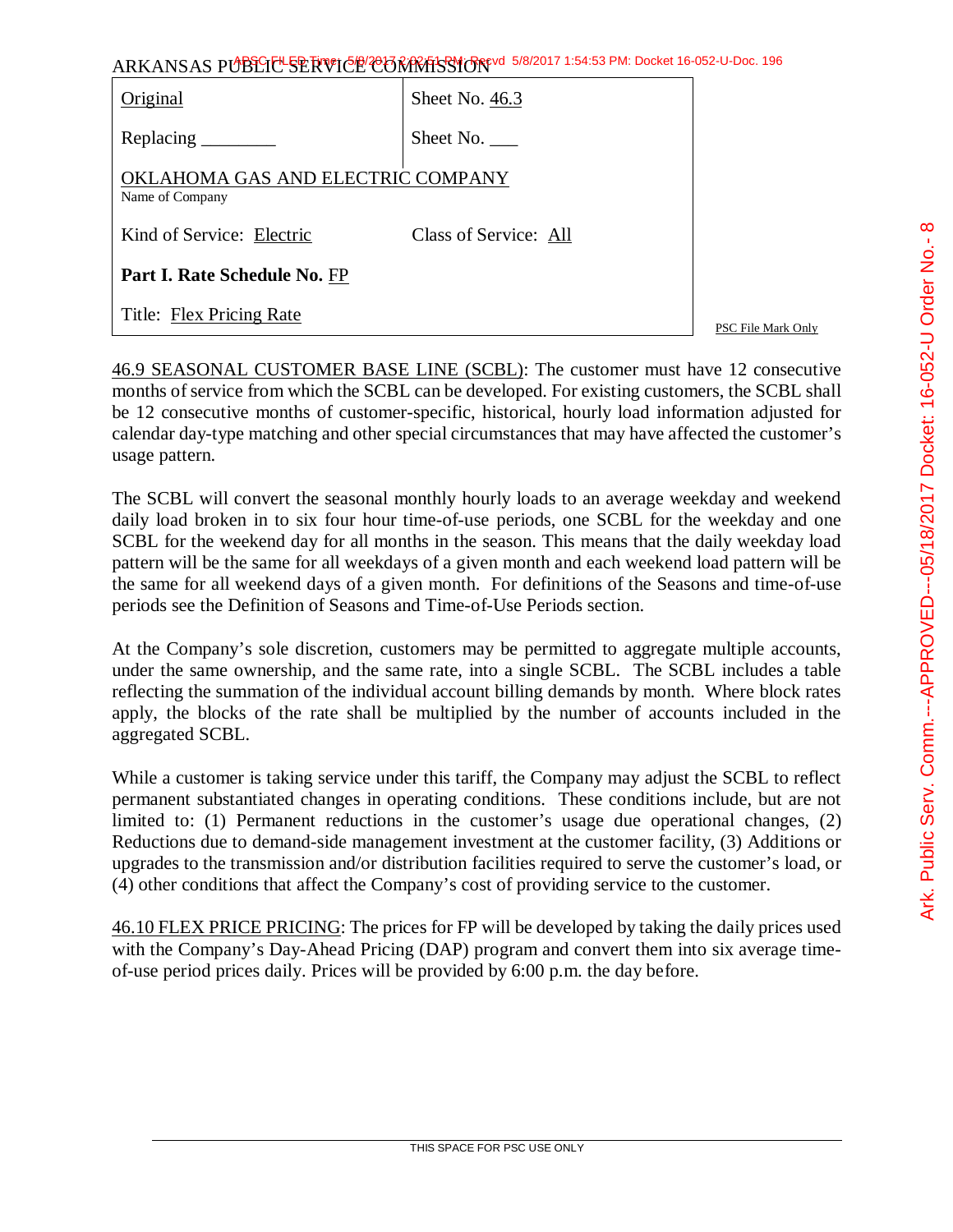| Original                                             | Sheet No. 46.4        |
|------------------------------------------------------|-----------------------|
| Replacing _______                                    | Sheet No. $\_\_$      |
| OKLAHOMA GAS AND ELECTRIC COMPANY<br>Name of Company |                       |
| Kind of Service: Electric                            | Class of Service: All |
| <b>Part I. Rate Schedule No. FP</b>                  |                       |
| Title: Flex Pricing Rate                             |                       |

PSC File Mark Only

46.11 STANDARD BILL**:** The Standard Bill is calculated by applying the Otherwise Applicable Rate (OAR), including all applicable riders and surcharges, to the customer's SCBL billing determinants for the billing period, including the 15 minute billing demands. If base rates, riders, or surcharges are subsequently revised, those changes will be reflected in the customer's Standard Bill based on their SCBL billing determinants for a given month.

As required by the Company's Terms and Conditions of Service, customers taking service under this tariff may be required to make a one-time contribution or pay a monthly facilities charge sufficient to cover the cost of any transmission and distribution facilities provided by the Company to accommodate the customer's load.

## 46.12 BILL DETERMINATION:

A bill under this tariff is rendered after each monthly billing period and consists of a Standard Bill amount, and a charge (or credit) for incremental (or decremental) energy use based on the difference between a customer's actual use and the customer's SCBL in each hour multiplied by the respective Flex Price provided during the billing period. The monthly bill under this tariff is calculated using the following formula:

| $FP$ Bill <sub>Mo.</sub>       |     | $=$ Standard Bill <sub>Mo.</sub> + Price <sub>FP</sub> Energy Charge                                                                                                            |
|--------------------------------|-----|---------------------------------------------------------------------------------------------------------------------------------------------------------------------------------|
| Where:                         |     |                                                                                                                                                                                 |
| $FP \text{ Bill}_\text{Mo}$    |     | $=$ Customer's bill for service under this option in a<br>specific billing month                                                                                                |
| Standard Bill $_{\text{Mo}}$ . |     | $=$ Customer's bill for a specific month of use as defined by the<br>SCBL and billed under the OAR, inclusive of all applicable<br>riders exclusive of franchise fees and taxes |
|                                |     | <b>Price<sub>FP</sub></b> Energy Charge $= \sum$ [FP <sub>x</sub> (Load <sub>Hr. -</sub> SCBL)]                                                                                 |
| Σ                              |     | Sum over all time-of-use periods of the monthly billing<br>period                                                                                                               |
| $LoadHi$ .                     | $=$ | Customer's actual kWh use in an hour                                                                                                                                            |